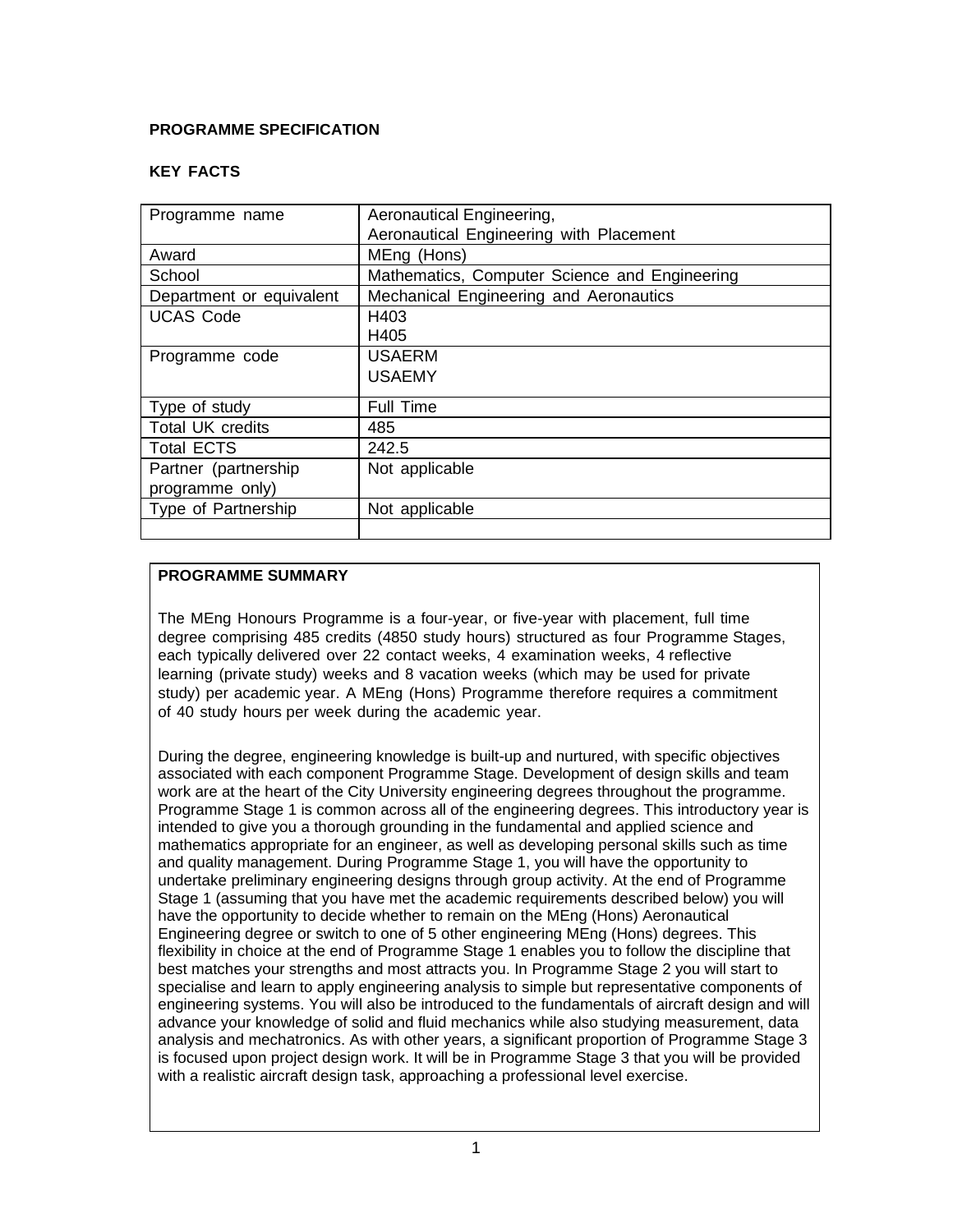This enables you to draw together and apply knowledge gained over a number of subject areas. In Programme Stage 3 you also study specialist topics including aerodynamics and propulsion, flight dynamics and control and thermodynamics and heat transfer together with the numerical tools used for analysis in industry today. These modules involve looking at analysis in increasing depth alongside examining a greater breadth of system complexity. Engineering management studies in Programme Stage 3 focus upon people and organisations, with case studies and invited lectures from industry professionals. At Programme Stages 3 & 4 you select one from a range of Level-7 individual research projects. In addition, at Stage 4, you undertake design activities and Level-7 studies in advanced aerodynamics, structural dynamics and aero elasticity together with either gas turbine engineering or airworthiness and aircraft maintenance.

If you wish to gain practical experience during your degree, then you have the option of spending 12 months on a paid industrial placement. This industrial placement can be taken either between Programme Stages 2 and 3 or between Programme Stages 3 and 4. We strongly recommend this (see the subsequent section entitled *'What Placement opportunities are available?'*).

At the end of the programme, you will have acquired the knowledge and understanding of analysis and design techniques, practical and personal skills required for a career in engineering. The Integrated Masters (MEng Honours) Programme develops you to a high level of professional as well as engineering competence, through broad engineering experience involving market analysis, commercial operational and regulatory constraints, project and team management, multi- disciplinary design and, where relevant, manufacture.

### **Certificate of Higher Education**

Upon successful completion of Programme Stage 1 you will be able to: (i) discuss underlying concepts and principles associated with fundamental science and technology, (ii) to develop skills in time and quality management and (iii) present, interpret and evaluate quantitative and qualitative data within your subject of study appropriate to the formation of an engineer. At this stage, having gained all the necessary credits, you will either: (i) automatically progress onto Programme Stage 2 of the MEng (Hons) in Aeronautical Engineering or (ii) decide to switch onto one of 5 other MEng (Hons) engineering degrees (Civil, Biomedical, Engineering, Electrical and Electronic or Mechanical) or (iii) leave the University with a Certificate of Higher Education in Engineering.

#### **Diploma of Higher Education**

Upon successful completion of Programme Stage 2 you will have: (i) built upon your previous knowledge and experience, (ii) developed critical understanding of the well- established principles, and of the way in which those principles have developed in your area of study and (iii) advanced your skills of enquiry and different approaches to problem-solving as well as identify the limitations of your knowledge in your subject. At this stage, having gained all the necessary credits, you will either: (i) automatically progress onto Programme Stage 3 of the MEng (Hons) in Aeronautical Engineering or (ii) leave the University with a Diploma of Higher Education in Aeronautical Engineering.

### **BEng Degree**

Upon successful completion of Programme Stage 3 you will: (i) have developed a coherent systematic, detailed knowledge of your discipline and (ii) be able to confidently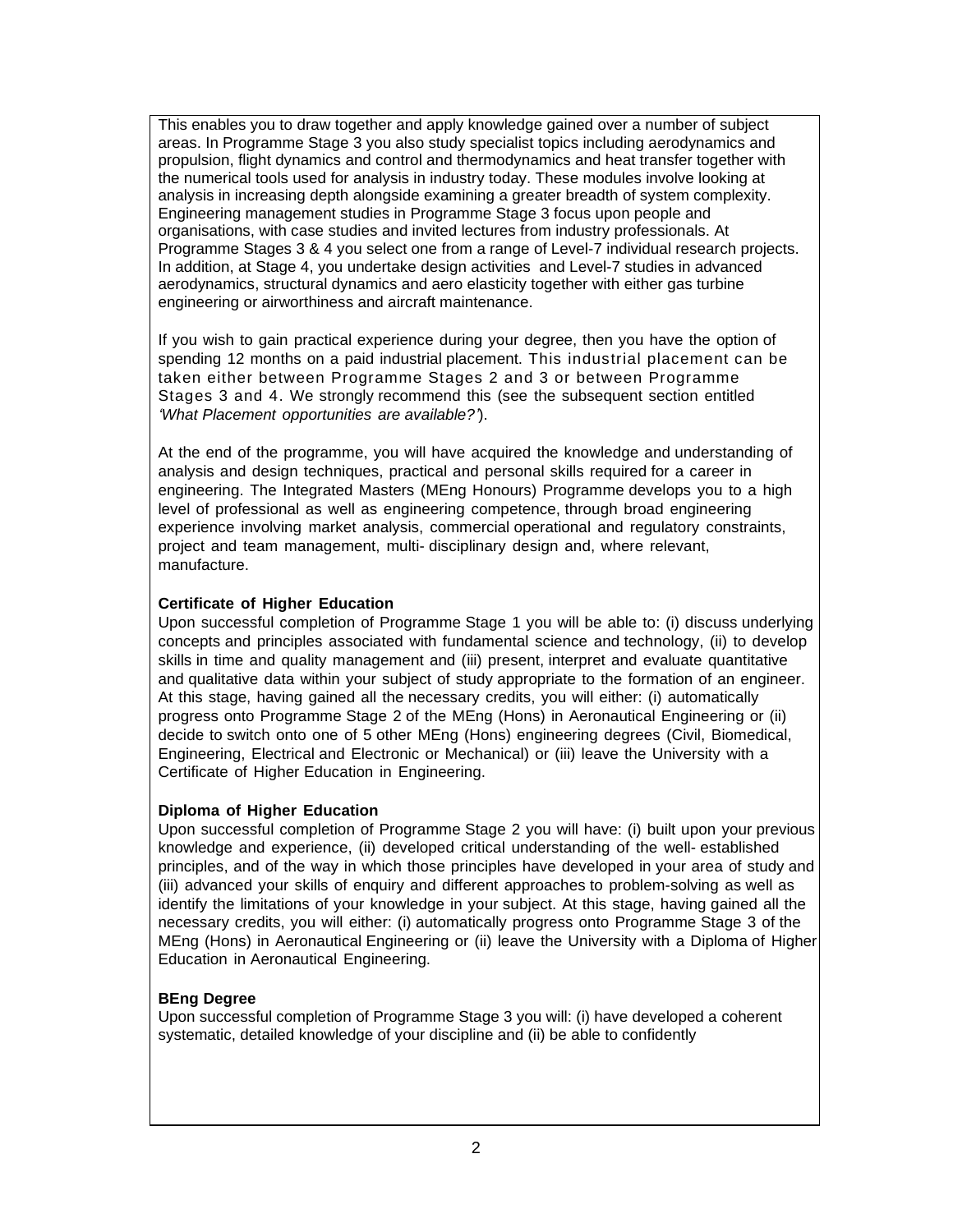develop and employ appropriate techniques and methods in mathematical modelling and experimentation for engineering problem-solving, analysis and design. At this stage, having gained all the necessary credits, you will either: (i) automatically progress onto Programme Stage 4 of the MEng (Hons) in Aeronautical Engineering or (ii) exit the University with a Bachelor of Engineering degree provided all Stage 3 credits have been awarded for studies undertaken on the MEng degree programme or (iii) leave the University with a bachelors ordinary degree in Aeronautical Engineering if you failed to gain sufficient credits for the award of an BEng(Hons) degree.

# **MEng(Hons) Degree**

Upon successful completion of Programme Stage 4 (having gained all of the necessary credits) you will have met the requirements of the MEng (Hons) in Aeronautical Engineering degree and will: (i) have developed an in-depth and comprehensive knowledge and understanding of aeronautical engineering, (ii) be able to create, apply and synthesize techniques and methods in mathematical modelling and experimentation for problem- solving, analysis and design of a wide variety of aeronautical engineering products and situations, (iii) be able to develop originality in the application of knowledge and techniques and advance scholarship in your area of study and (iv) be able to lead or participate in group design activities which mirror realistic engineering practices and situations.

## **Aims**

The overall aim of the MEng (Hons) in Aeronautical Engineering is to provide an excellent education in engineering with specialised training for a professional career in the aeronautical, air transport and associated industries. This will include the research, development, design, production, commissioning, operation and management aspects of those industries. In addition, students are expected to exercise leadership in project management and initiate independent research and critical analysis into specialized and advanced fields in engineering.

The specific aims (further elaborated below in the section *'What will I be expected to achieve?'*) are to produce graduates who:

• have a broad and in-depth knowledge and comprehensive understanding to solve a range of complex technical problems in aeronautical engineering, scientific research and design environments and professional practice,

• are able to apply and integrate knowledge and understanding of other engineering disciplines to support their studies in and researches aeronautical engineering,

• are logical, creative, numerate, have a natural curiosity about the scientific world and are able to problem-seek as well as problem-solve,

• demonstrate an attention thoroughly to detail of current problems of their academic discipline, without losing sight of the overall picture,

• have a sound knowledge and understanding of business and management to participate effectively in team work and large commercial organisations,

• are aware of their professional practices and ethical responsibilities, the global and societal impact of engineering solutions, as well as the economic and political issues,

• are able to communicate effectively with full technical details to a wide range of audiences,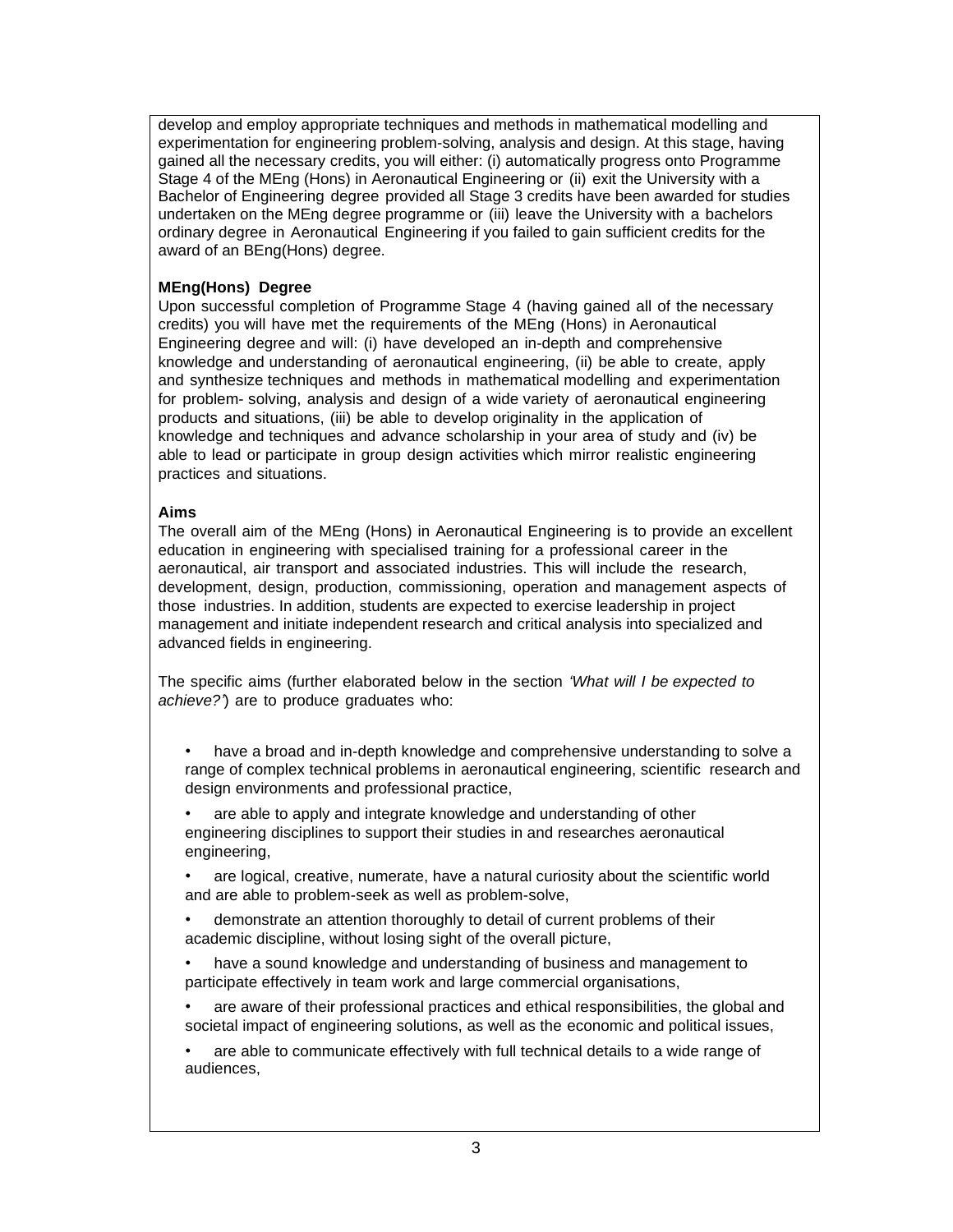- exhibit team loyalty and have the ability and confidence to be a leader in industry,
- are able to undertake postgraduate level study in engineering with minimum supervision.

# **WHAT WILL I BE EXPECTED TO ACHIEVE?**

This programme has been developed in accordance with the QAA Subject Benchmark for Engineering. Learning outcomes which must be delivered by MEng Programmes, accredited by Professional Engineering Institutions as meeting the educational requirements for

registration as a Chartered Engineer, are defined in general terms in the 3<sup>rd</sup> edition of the Accreditation of Higher Education Programmes, published at [www.engc.org.uk. T](http://www.engc.org.uk/)he module learning outcomes listed below are accordingly all cross- referenced to these mandated UK-SPEC/AHEP3 learning outcomes as numbered in Appendix A to the Engineering Accreditation Board Form ACC2.

### **Knowledge and understanding:**

- Explain and develop the scientific principles upon which aeronautical engineering is based, including those which underpin current technological advances in the sector (UK-SPEC/AHEP3 KU1, SM1b, SM1m, SM4m, EA1b, EA5m).
- Analyse and solve different aeronautical engineering problems using your comprehensive knowledge and understanding of a range of mathematical and computational models (UK-SPEC/AHEP3 KU1, US2, US2m, E1).
- Demonstrate ability to apply advanced engineering techniques to engineering concept, design, build and test processes, including customer requirements, dependencies, assumptions, constraints, uncertainties and creative solutions to problems; also with recent or planned developments in practice (UK-SPEC/AHEP3 IA2, D1, D2, D3m, D4, D5, D6, D7m, D8m, P9m, P10m).
- Refer to practical experience of the concept of fitness for purpose and the separate consideration of innovative design for production, operation, maintenance and disposal of an engineering system to meet future needs (UK-SPEC/AHEP3 D2, D4, D5, P7, P8m).
- Refer to practical experience of the multi-disciplinary character of engineering and making sound and clear decisions based upon social, environmental/sustainable development, ethical, legal, economic and commercial considerations (UK-SPEC/AHEP3 KU2, KU3, SM3b, D2, D5, EL2, EL5, EL3m, EL6m).
- Conform with current technological and manufacturing/operational practice in the engineering industry and with future trends in relevant areas (UK- SPEC/AHEP3 EL1, EL2, EL4, P1, P2, P3, P6, P9m).
- Implement fully the concepts from outside engineering which nonetheless drive engineering practice and business development (UK-SPEC/AHEP3 EL1,EL2,El3,EL4, P10m).
- Apply fully the broad range of management tools and techniques required to create and run an engineering business (AHEP3 EL3, EL5, P1 P5, EL3m, P2m).
- Apply your extended knowledge and understanding, of the type described above, specific to the principles and practice of flight and to aircraft design, manufacture, operation and maintenance and extensive awareness of developments in the field (AHEP3 SM1m, SM2m, SM4m, P2, EA4b, P9m).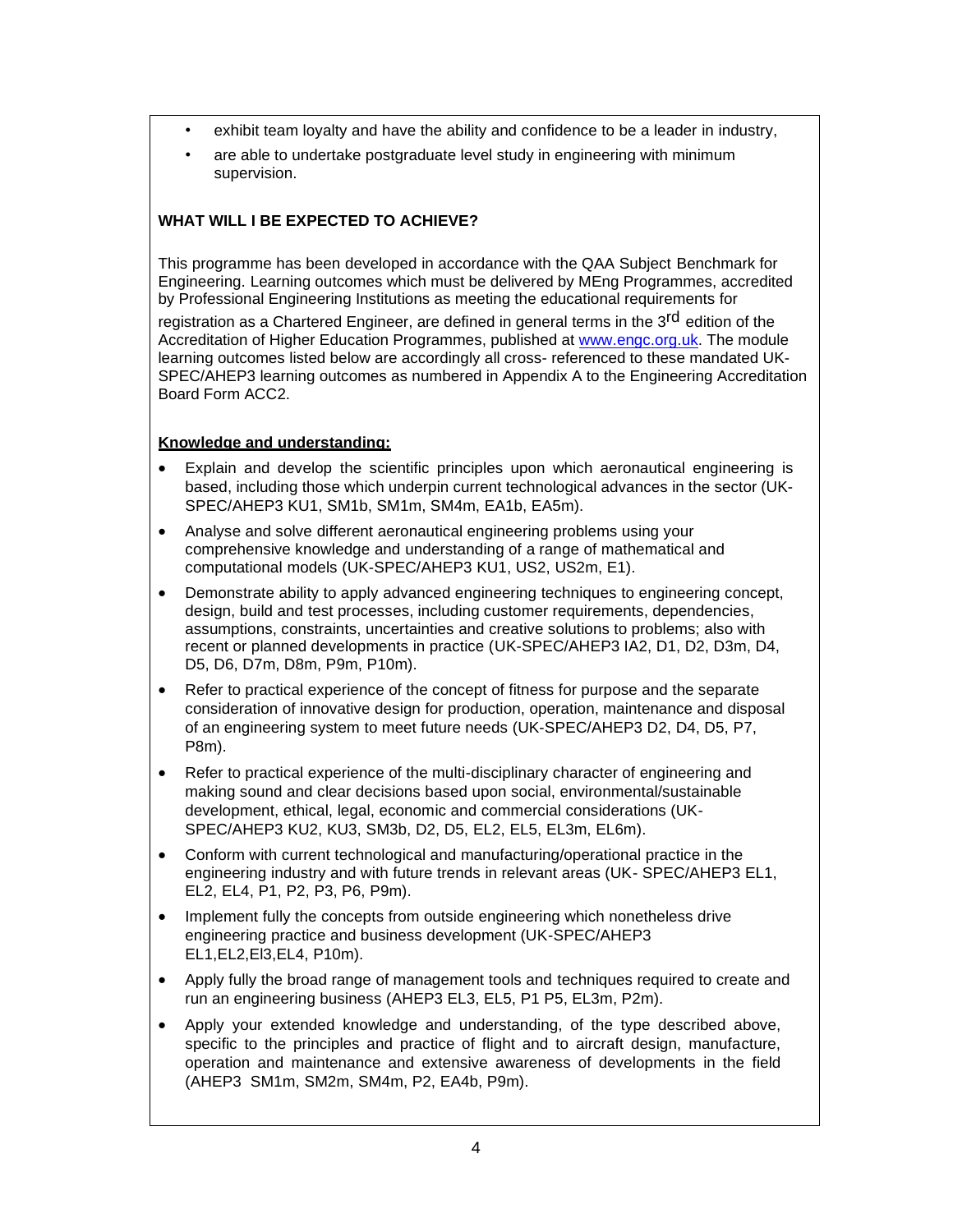• Access and predict the aeronautical engineering industry as a business enterprise in national and international economies (AHEP3 EA3b, EL2, EL3, EL3m, P6).

### **Skills:**

- Tackle confidently unfamiliar engineering problems (AHEP3 EA6m, D7m).
- Gather, integrate and evaluate information from various sources including technical literature (AHEP3 G1, P4).
- Break down a problem into a series of engineering tasks to be solved under a set of multi-disciplinary constraints (AHEP3 D1, D2, D3b).
- Communicate effectively in technical and non-technical languages, written, oral and graphical forms to individuals and large audiences (AHEP3 D6, G1).
- Be proficient with CAD, IT and communications systems (AHEP3 G1).
- Use laboratory equipment for data measurement, processing, interpreting and analysis (AHEP3 P3, P8).
- Use workshop equipment to produce or modify an engineering component (UK-SPEC/AHEP3 PS1, P3).
- Be proficient with analytical, computational and experimental techniques (including assessing the limitations of the results obtained), coupled with experience and decision-making, to solve engineering problems (UK-SPEC/AHEP3 IA1, SM5m, EA2m, EA3m).
- Apply initiative, creativity and innovation to design, construct and test a system, component or process to meet specifications (AHEP3 EA4b, D4, D5, D8m).
- Evaluate designs, processes or products and make improvements, taking into consideration associated commercial risks, societal and environmental impact (UK-SPEC/AHEP3 IA2, D5, P7, EL6m).
- Work with technical uncertainty (AHEP3 P8).
- Work with levels of detail appropriate to the criticality of the task (UK-SPEC IA3).
- Plan for and manage time/cost/quality of an engineering project and, where necessary, use theory or experimental research to mitigate deficiencies, including adjusting plans to changing circumstances and controlling such adjustments (UK-SPEC/AHEP3 PS1, D3m, D5, P7).
- Exercise leadership (AHEP3 EL3m, G4).
- Be proficient in the application of analytical, computational and CAD techniques specifically to the analysis and design of aircraft (UK-SPEC/AHEP3 SM2b, EA3m).

### **Values and attitudes:**

- Put the needs of the team ahead of one's own needs (AHEP3 G4).
- Willingly take on the professional and ethical responsibilities of engineers in society (UK-SPEC/AHEP3 KU3, EL1); commit to continuous improvement to enhance professional skills and benefit society (AHEP3 G2, P7).
- Willingly take the lead in difficult situations (AHEP3 G4).
- Value the impact of aviation to society and to the global economy (UK-SPEC KU3) while recognising the need for aviation to contribute in a sustainable way (AHEP3) EL4).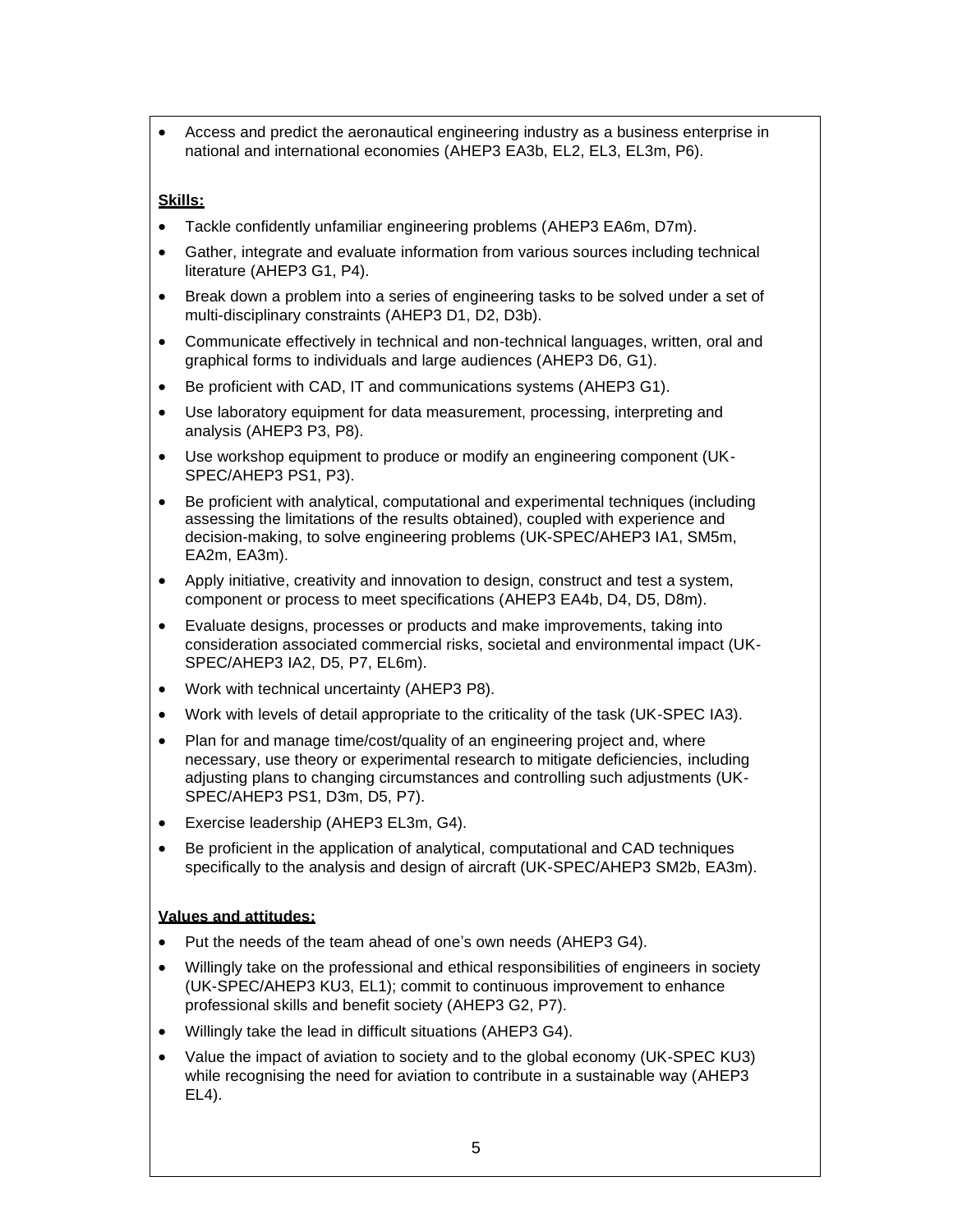### **HOW WILL I LEARN?**

The majority of learning in Higher Education is typically conducted through private study. Engineering is a practical discipline which benefits from significant supervised study, but it cannot be learnt through lectures alone. In Programme Stages 1 and 2 there is a higher proportion of supervised study (compared with Programme Stages 3 and 4), with typically 20- 24 hours of contact timetabled each week. These supervised contact hours are designed to assist and to focus your private study. Teaching involves a combination of theoretical, experimental and computational study. Our approach is to encourage critical thinking and foster your curiosity. By the time that you reach Programme Stage 3, the tutorial and practical elements are managed more by you, especially in relation to your individual project work. The remaining hours of private study each week are essential to the achievement of the learning outcomes and are guided using both formative and summative coursework tasks set during the academic year. Your private study is also supported by the use of Moodle, City's Online Learning Environment. This provides

online access to module content, feedback, guidance on completing coursework, audiovisual resources etc.

Contact hours are made up of: lectures, which direct you towards the most important topics in the field and which allow discussion and clarification of areas of uncertainty with expert staff; tutorials where staff are on hand to help with problem-solving exercises; laboratory and workshop classes where practical situations and methods are encountered; and research or design/build projects, both individually and in groups, where personal skills, teamwork, creativity and critical thinking are developed and where knowledge built up elsewhere in the programme is integrated and developed. Site visits are used to place taught sessions in the context of real-world industries or products. This Aeronautical Engineering Programme benefits from a flight test course in Programme Stage 2.

### **WHAT TYPES OF ASSESSMENT AND FEEDBACK CAN I EXPECT?**

#### **Assessment and Assessment Criteria**

The Programme is subdivided into Programme Stages (years of study) and each Programme Stage into modules (coherent groupings of syllabus topics addressing particular Learning Outcome types). Each module in the programme may have one or more assessment components of differing types. Assessment components may involve more than one assessment task (e.g. they may be an aggregate of different coursework marks or multiple examination papers). Modules that contain multiple assessment components (either coursework or exam) for which individual minimum pass marks are required are specified in the relevant module specifications.

Most modules will have an examination component as well as a coursework (continuous assessment) component. The split between examination and coursework assessment is approximately 50:50 over the programme lifetime. Many skills need to be honed by practice: to this end formative assessments, may be organised within each module with appropriate and timely feedback mechanisms.

Examinations are used because they provide a controlled environment in which to assess knowledge and understanding and problem-solving skills. The time pressure and lack of prior warning about specific issues to be tackled is representative of real-world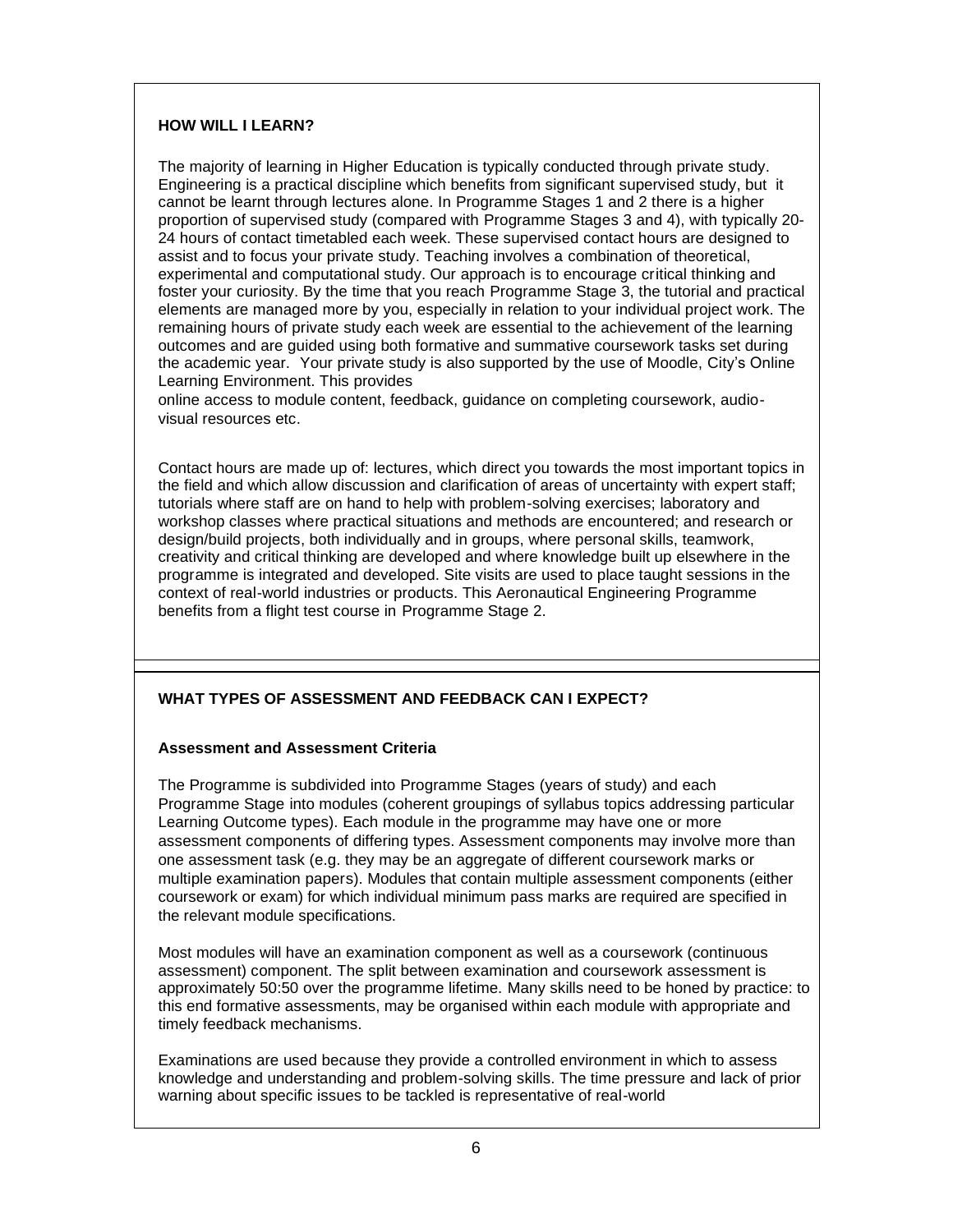situations faced by practicing engineers. Coursework assessments vary from paper assignments (which may be similar to examinations but with longer time scales and with access permitted to information sources) to the assessment of practical skills which cannot be done in the exam hall. For example communication skills (e.g. presentations, drawings and written reports), personal skills (such as team work or leadership), planning and design (both software and hardware), data analysis, critical review of information and the use of workbench and CAE tools are usually assessed by means of coursework tasks.

Often coursework tasks may be set which are not to be assessed but which are valuable as a learning experience. This is known as formative coursework and is often the key to improving grades on assessed or summative coursework. You will receive feedback from all coursework assessments, both formative and summative, to allow you to learn from mistakes made in the assessment.

Assessment Criteria are descriptions, based on the intended learning outcomes, of the skills, knowledge or attitudes that you need to demonstrate in order to complete an assessment successfully, providing a mechanism by which the quality of an assessment can be measured. Grade-Related Criteria are descriptions of the level of skills, knowledge or attributes that you need to demonstrate in order achieve a certain grade or mark in an assessment, providing a mechanism by which the quality of an assessment can be measured and placed within the overall set of marks. Assessment Criteria and Grade-Related Criteria will be made available to you to support you in completing assessments. These may be provided in programme handbooks, module specifications, on the virtual learning environment or attached to a specific assessment task.

### **Feedback on assessment**

Feedback will be provided in line with our Assessment and Feedback Policy. In particular, you will normally be provided with feedback within three weeks of the submission deadline or assessment date. This may be written (on the hard copies and online) or oral (in class), specific to you or generally applicable, and would normally include a provisional grade or mark. If the coursework submitted is a laboratory report, then your work will not be returned until three weeks after the last report has been submitted. Laboratories are undertaken by groups of you in rotation over periods of many weeks and consequently the last group of you may complete the laboratory and submit the report many weeks after the first group.

For end-of-module examinations or an equivalent significant task (e.g. an end-of-module project), a generic feedback will normally be provided within four weeks of the last day of exam period. The timescale for feedback on final year projects or dissertations may be longer and starts from the date of the final presentation of the project. The full policy can be found at: [https://www.city.ac.uk/\\_\\_data/assets/pdf\\_file/0008/68921/assessment\\_and\\_feedback\\_pol](https://www.city.ac.uk/__data/assets/pdf_file/0008/68921/assessment_and_feedback_policy.pdf) [icy.pdf](https://www.city.ac.uk/__data/assets/pdf_file/0008/68921/assessment_and_feedback_policy.pdf)

### **Assessment Regulations**

In order to pass your programme, you should complete successfully (or be exempted from) the relevant modules and assessments and will therefore acquire the required number of credits. You also need to pass each preceding Programme Stage of your Programme in order to progress to the following Programme Stage.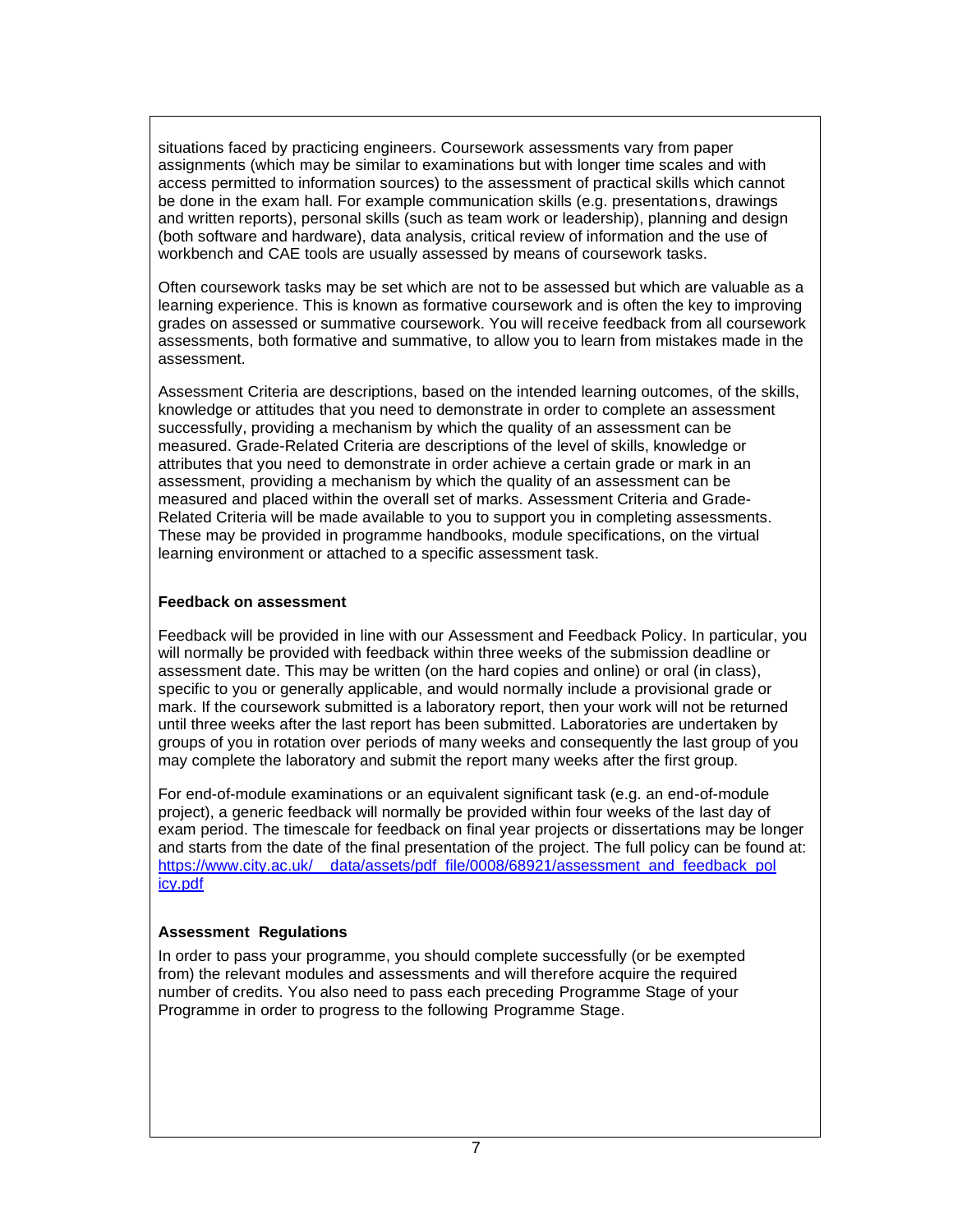Your overall aggregate mark will be calculated by combining the aggregate marks from Programme Stages 1, 2, 3 and 4 in the ratio 1:2:3:4.

The pass mark for each module is 40%, except for Level-7 modules where the pass mark is 50%. In some modules there will be a requirement to pass individual components of the module (where the pass mark for these components will also be 40%, or 50% for Level-7 modules). Details of which assessment components need to be passed individually is provided in the Module Specification.

If you fail an assessment component or a module, the following will apply.

- 1. *Compensation*: where, if you fail no more than one sixth of the total credits at first or resit attempt, you may be allowed compensation if
- Compensation is permitted for the module involved (see the What will I study section of the Programme Specification), and
- it can be demonstrated that you have satisfied the Learning Outcomes of the modules in the Programme Stage, and
- a minimum overall mark of at least 30% has been achieved in the module to be compensated (40% for Level 7 modules), and
- an aggregate mark of at least 40% (50% for Programme Stage 4) has been achieved for the Programme Stage under consideration, and
- you have not had any compensation before.

Where you are eligible for compensation at the first attempt, this will be applied in the first instance rather than offering a resit opportunity. If you receive a compensated pass in a module then you will be awarded the full 20 credits for that module. The original component marks will be retained in the record of marks and your original module mark and will be used for the purpose calculating the final award.

2. *Resit*: Where you are not eligible for compensation at the first attempt, you will normally be offered one resit attempt.

If you are successful in the resit, you will be awarded the full credit for that module. The mark for each assessment component that is subject to a resit will be capped at the pass mark for the module. This capped mark will be used in the calculation of the final module mark together with the original marks for the components that you passed at first attempt.

If you do not meet to pass requirements for a module and do not complete your resit by the date specified, you will not progress to the next Programme Stage and the Assessment Board will require you to be withdrawn from the Programme.

If you fail to meet the requirements for a particular Programme Stage or the Programme, the Assessment Board will consider whether you are eligible for an Exit Award as per the tables shown below.

If you would like further information about the way in which assessment works at City, please see the full version of the Assessment Regulations at:

<http://www.city.ac.uk/about/city-information/governance/constitution/senate-regulations>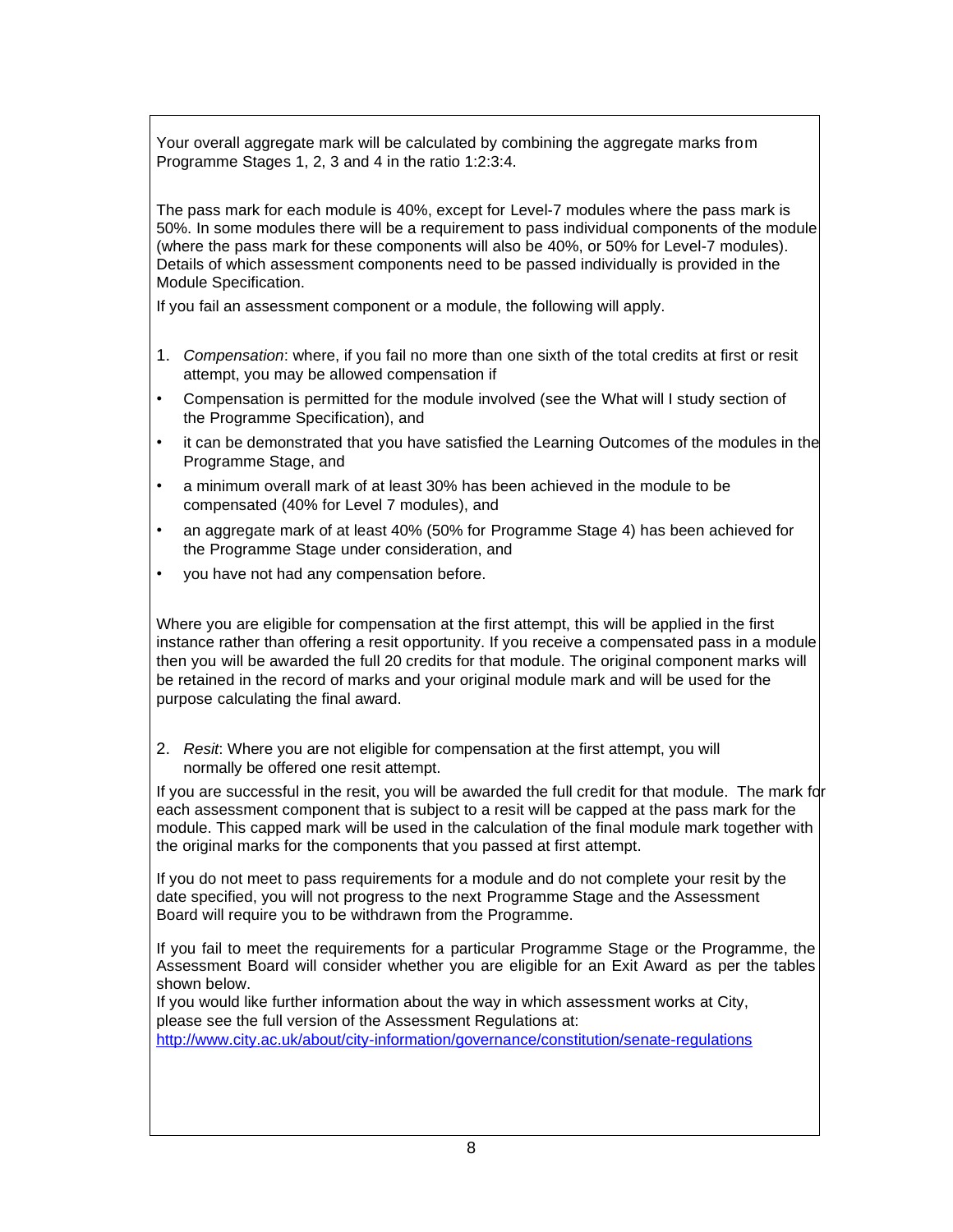# **WHAT AWARD CAN I GET? Integrated Master's degree with honours in A e r o n a ut i c a l Engineering**

| Programme<br><b>Stage</b> | HE<br>Level | <b>Credits</b> | <b>Weighting %</b> | <b>Class</b>         | % Required |
|---------------------------|-------------|----------------|--------------------|----------------------|------------|
|                           |             | 125            | 10                 |                      | 70         |
| ົ                         | 5           | 120            | 20                 | II upper<br>division | 60         |
| 3                         | 6           | 120            | 30                 | II lower<br>division | 50         |
|                           |             | 120            | 40                 |                      |            |

### **Bachelor's degree with honours in Aeronautical Engineering**

| Programme<br><b>Stage</b> | HE<br>Level | <b>Credits</b> | Weighting % | <b>Class</b>         | %                |
|---------------------------|-------------|----------------|-------------|----------------------|------------------|
|                           |             | 125            | 10          |                      | 70               |
|                           | 5           | 120            | 30          | II upper<br>division | 60               |
|                           | 6           | 120            | 60          | II lower<br>division | 50<br>$\sqrt{2}$ |

| <b>Credits</b> | Weighting % | <b>Class</b>         | % Required |  |
|----------------|-------------|----------------------|------------|--|
| 125            | 10          |                      | 70         |  |
| 120            | 30          | II upper<br>division | 60         |  |
| 120            | 60          | II lower<br>division | 50         |  |
|                |             |                      | 40         |  |

# **Ordinary degree in A e r o n a ut i c a l Engineering**

| <b>Programme</b><br><b>Stage</b> | HE.<br>Level | <b>Credits</b> | Weighting % | <b>Class</b>               | %  |
|----------------------------------|--------------|----------------|-------------|----------------------------|----|
|                                  |              | 125            | 10          | With<br><b>Distinction</b> | 70 |
|                                  | 5            | 120            | 30          | <b>With Merit</b>          | 60 |
|                                  |              | 60             | 60          | Without<br>Classification  | 40 |

| Credits | <b>Weighting %</b> | <b>Class</b>               | % Required |
|---------|--------------------|----------------------------|------------|
| 125     | 10                 | With<br><b>Distinction</b> | 70         |
| 120     | 30                 | <b>With Merit</b>          | 60         |
| 60      | 60                 | Without<br>Classification  | 40         |

# **Diploma of Higher Education in Aeronautical Engineering**

| Programme<br><b>Stage</b> | HE<br>Level | <b>Credits</b> | Weighting % | <b>Class</b>               | ℅  |
|---------------------------|-------------|----------------|-------------|----------------------------|----|
|                           |             | 125            | 25          | With<br><b>Distinction</b> | 70 |
|                           |             | 120            | 75          | <b>With Merit</b>          | 60 |

| <b>Credits</b> | <b>Weighting %</b> | <b>Class</b>               | % Required |
|----------------|--------------------|----------------------------|------------|
| 125            | 25                 | With<br><b>Distinction</b> | 70         |
| 120            | 75                 | <b>With Merit</b>          | 60         |
|                |                    | Without<br>Classification  | 40         |

# **Certificate of Higher Education in Engineering**

| <b>Programme</b><br><b>Stage</b> | HE<br>Level | <b>Credits</b> | Weighting % | Clas:                 |
|----------------------------------|-------------|----------------|-------------|-----------------------|
|                                  |             | 125            | 100         | With<br><b>Distir</b> |
|                                  |             |                |             | With                  |
|                                  |             |                |             | Witho<br>Class        |

| <b>Credits</b> | <b>Weighting %</b> | <b>Class</b>       | % Required |  |
|----------------|--------------------|--------------------|------------|--|
| 125            | 100                | With               | 70         |  |
|                |                    | <b>Distinction</b> |            |  |
|                |                    | With Merit         | 60         |  |
|                |                    | Without            | 40         |  |
|                |                    | Classification     |            |  |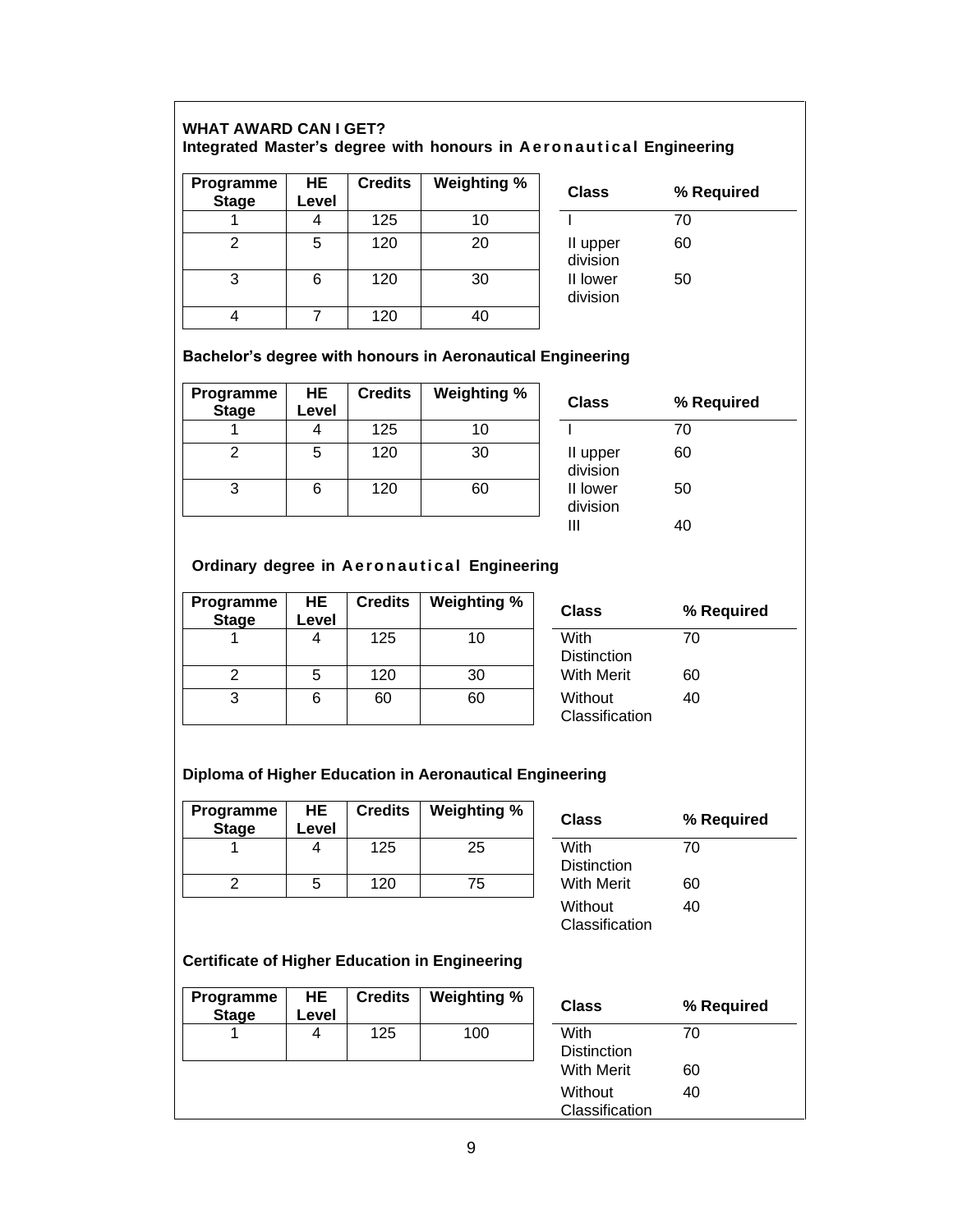# **WHAT WILL I STUDY?**

# **Programme Stage 1**

 $\overline{a}$ 

Programme Stage 1 comprises seven core Level-4 modules, totalling 125 credits. To pass Stage 1 you must obtain all 125 credits, as specified in the Programme Scheme. Each module (except ET1000 and ET1090 ) is assessed by a combination of course work distributed throughout the academic year and an end of year exam. The proportion of each component is specified in the description for each module. You must achieve a pass mark for the combination of the course work and end-of-year exam. ET1000 is a pass/fail module assessed by your personal tutor by means of a portfolio of evidence of initial personal and professional development. ET1090 (Design I) is assessed by coursework distributed throughout the academic year for which you must achieve a pass mark.

| <b>Module Title</b>                               | <b>SITS</b> | <b>Modul</b> | Core or         | Can module be  | Level |
|---------------------------------------------------|-------------|--------------|-----------------|----------------|-------|
|                                                   | Code        | е            | <b>Elective</b> | compensated?   |       |
| <b>Mathematics I</b>                              | EX1010      | 20           | Core            | No             | 4     |
| <b>Engineering Science</b>                        | ET1060      | 20           | Core            | N <sub>0</sub> | 4     |
| <b>Fluid Mechanics and</b>                        | ET1070      | 20           | Core            | No.            | 4     |
| Solid Mechanics                                   | ET1080      | 20           | Core            | No             | 4     |
| <b>Electronics</b>                                | ET1061      | 20           | Core            | N <sub>0</sub> | 4     |
| Design I                                          | ET1090      | 20           | Core            | No             | 4     |
| <b>Personal &amp; Professional</b><br>Development | ET1000      | 5            | Core            | <b>No</b>      | 4     |

# **Programme Stage 2**

Programme Stage 2 comprises six core Level-5 modules, totalling 120 credits. To pass Programme Stage 2 you must obtain all 120 credits, as specified in the Programme Scheme.

Each module (except Design II) is assessed by a combination of course work distributed throughout the academic year and an end of year exam. The proportion of each component is specified in the description for each module. You must achieve a pass mark for the combination of the course work and end-of-year exam.

For module AE2400 where multiple design tasks are set based on design specifications and requirements and assessed against a set of specific learning outcomes, failure of the design component at first attempt may require you to resit all design tasks with full attendance in the following year in order to achieve all the learning outcomes for the module.

To continue to Programme Stage 3 of the MEng programme, you must have achieved a module average of at least 50% at the end of Programme Stage 2 If you fail to meet the requirement to progress to MEng Programme Stage 3, but pass all modules in Programme Stage 2, then you will be allowed to progress to Programme Stage 3 of the BEng programme..

If you wish to gain practical experience you have the option of spending a year on paid industrial placement between Programme Stages 2 and 3 or Programme Stages 3 and 4 (Module ET3014).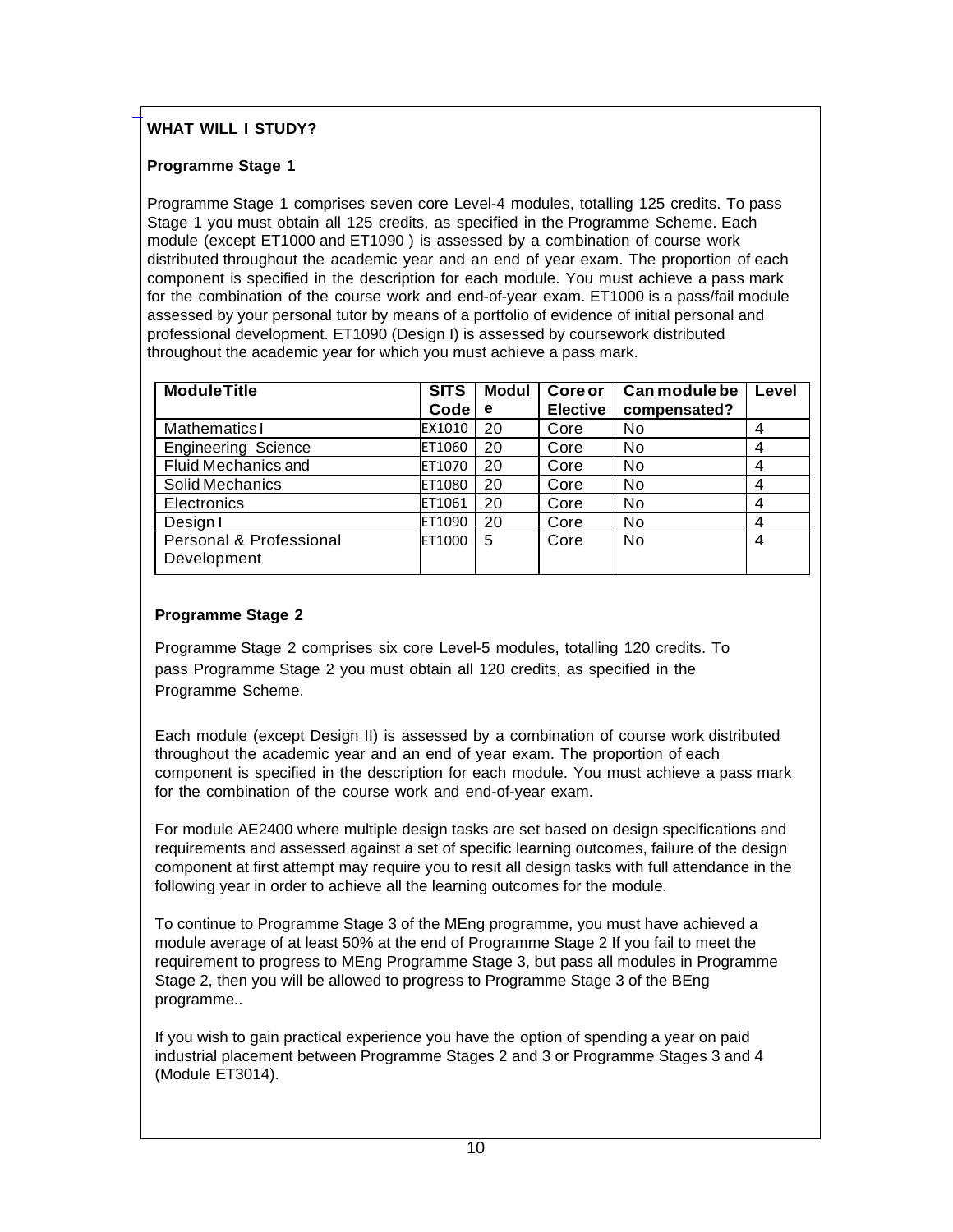| <b>Module Title</b>           | <b>SITS</b>       | Module Core   |           | Can module | Level |
|-------------------------------|-------------------|---------------|-----------|------------|-------|
|                               | Code <sub>1</sub> | <b>Credit</b> | <b>or</b> | be         |       |
| <b>Mathematics II</b>         | EX2010            | 20            | Core      | No         | 5     |
| Fluid Mechanics and           | <b>IET2070</b>    | 20            | Core      | No         | 5     |
| Structural Mechanics          | <b>ET2080</b>     | 20            | Core      | No         | 5     |
| <b>Mechatronics</b>           | <b>ET2063</b>     | 20            | Core      | No         | 5     |
| Measurement and Data Analysis | <b>ET2082</b>     | 20            | Core      | No         | 5     |
| Design II: Aeronautical       | AE2400            | 20            | Core      | <b>No</b>  | 5     |

### **Programme Stage 3**

Programme Stage 3 comprises six core Level-6 modules, totalling 120 credits. To pass Programme Stage 3 you must obtain all 120 credits, as specified in the Programme Scheme. Each module (except Individual Project and Design module) is assessed by a combination of course work distributed throughout the academic year and an end of year exam. The proportion of each component is specified in the description for each module. You must achieve a pass mark for the combination of the course work and end-of-year exam.

For module Individual Project and Design where multiple tasks are set based on specifications and requirements and assessed against a set of specific learning outcomes, overall failure of the module at first attempt may require you to resit new outstanding tasks with full attendance in the following year in order to achieve all the learning outcomes for the module.

To continue to Programme Stage 4 of the MEng programme, you must have achieved a module average of at least 50% at the end of Programme Stage 3.

 A student who has successfully completed Programme Stage 3 of a BEng programme may, with the approval of the Assessment Board, transfer to Programme Stage 4 of the related MEng programme provided that they have obtained an overall aggregate mark of at least 50% at Programme Stage 3.

If you fail to meet the requirements to progress to MEng Programme Stage 4, having exhausted all re-sit opportunities, then you will be transferred to the BEng programme and considered for the award of a BEng (Hons) Degree. If you wish to gain practical experience you have the option of spending a year on paid industrial placement between Programme Stages 3 and 4 (Module ET3015) if not taken between Programme Stages 2 and 3.

| <b>Module Title</b>                                      | <b>SITS</b><br>Code | <b>Credits</b> | <b>Modulel Coreor</b><br><b>Elective</b> | Can module<br>be<br>compensate<br>d? | Level          |
|----------------------------------------------------------|---------------------|----------------|------------------------------------------|--------------------------------------|----------------|
| Analysis of Structures and<br><b>Materials</b>           | ME3401              | 20             | Core                                     | Yes                                  | 6              |
| Aerodynamics and Propulsion                              | AE3401              | 20             | Core                                     | Yes                                  | 6              |
| <b>Flight Dynamics and Control</b>                       | AE3402              | 20             | Core                                     | Yes                                  | 6              |
| Engineering Management,<br><b>Reliability and Safety</b> | AE3403              | 20             | Core                                     | Yes                                  | 6              |
| Individual Project and Design                            | ET3107              | 40             | Core                                     | No                                   | $\overline{7}$ |

# **Programme Stage 4**

Programme Stage 4 comprises four compulsory Level-7 modules, totaling 100 credits, and one elective Level-7 module of 20 credits. To pass Programme Stage 4 you must obtain 120 credits, as specified in the Programme Scheme.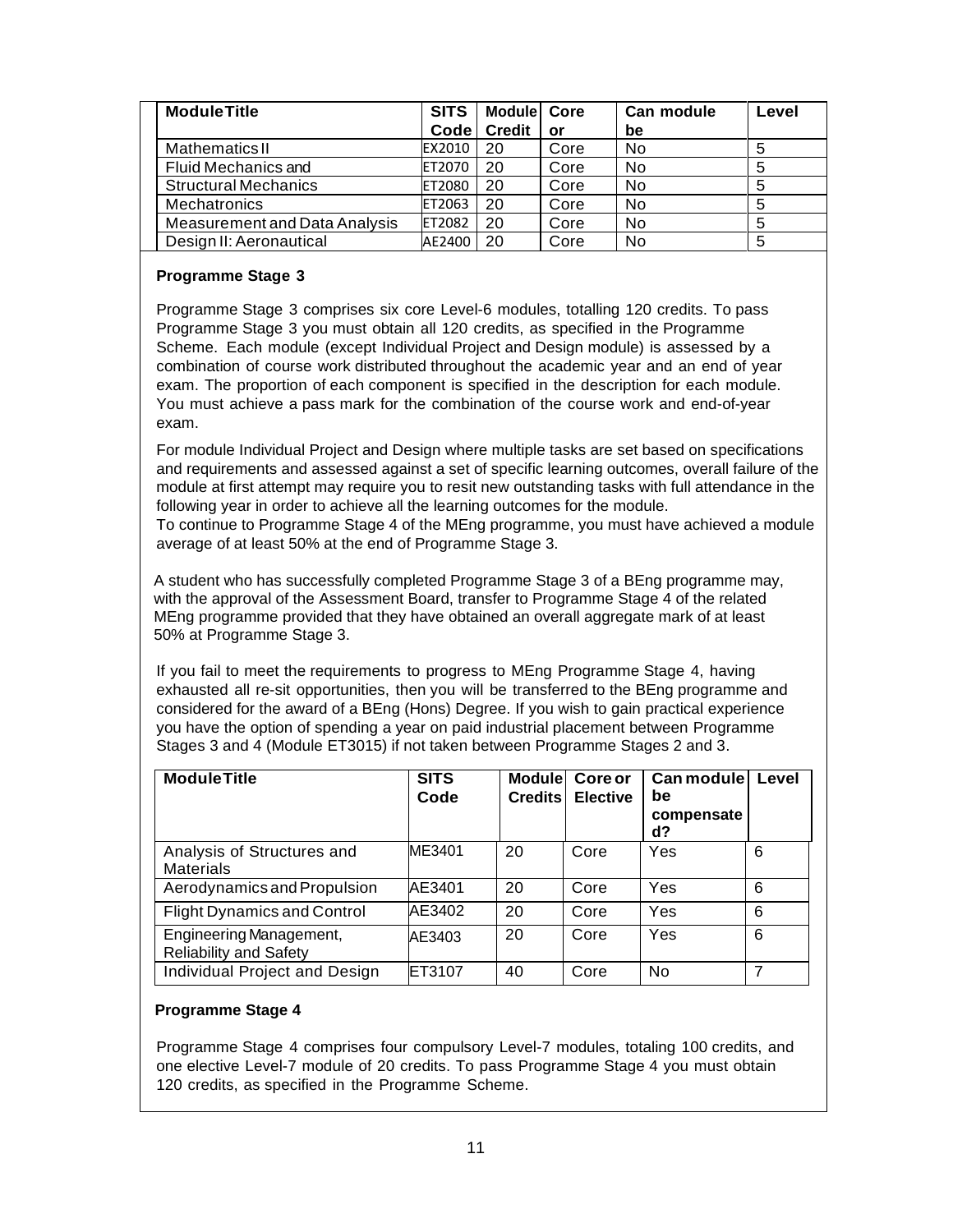Each of the 20 credit modules (except the Design IV) is assessed by a combination of course work distributed throughout the academic year and an end-of-year exam. The proportion of each component is specified in the description for each module. You must accumulate a pass mark for the combination of the course work and end-of-year examination. The 'MEng I ndividual Project' module is an individual project assessed by a combination of in-year progress, your dissertation and your performance in an oral examination.

| <b>Module Title</b>            | <b>SITS</b>   | <b>Module</b>  | Core or         | Can module be | Level          |
|--------------------------------|---------------|----------------|-----------------|---------------|----------------|
|                                | Code          | <b>Credits</b> | <b>Elective</b> | compensated?  |                |
| <b>Advanced Aerodynamics</b>   | AEM402        | 20             | Core            | Yes           | 7              |
| Structural                     | AEM401        | 20             | Core            | Yes           | 7              |
| Dynamics and                   |               |                |                 |               |                |
| Aero elasticity                |               |                |                 |               |                |
| Design IV: Aeronautical        | AEM400        | 40             | Core            | <b>No</b>     | 7              |
| <b>Advanced CFD</b>            | <b>MEM407</b> | 20             | Core            | <b>Yes</b>    | 7              |
| <b>Gas Turbine Engineering</b> | AEM403        | 20             | Elective        | Yes           | $\overline{7}$ |
| Airworthiness and Maintenance  | <b>AEM404</b> | 20             | Elective        | Yes           | 7              |
| Robotics Imaging and Vision    | <b>EEM404</b> | 20             | Elective        | Yes           | 7              |
| MEng Individual Project (Stage | ETM464        | 20             | Elective        | Yes           | 7              |
| $\vert 4 \rangle$              |               |                |                 |               |                |

## **TO WHAT KIND OF CAREER MIGHT I GO ON?**

Many Aeronautical Engineering graduates enter the aeronautical engineering profession via one of the major international aircraft or aerospace engineering companies such as Airbus, BAE Systems and AgustaWestland Helicopters. Other graduates take positions in one of the high-tech design (for example, QinetiQ) and manufacture supply chain companies (including aeroengine designers and manufacturers, Rolls Royce). A number of graduates move to a career in flying. The airworthiness option in Programme Stage 4 of the degree provides an excellent preparation for a career with a maintenance, repair and overhaul (MRO) organisation. However, beyond aeronautics, this degree equips you with the required technical expertise, initiative and management skills to be able to face modern challenges in any number of branches of the engineering industry (from F1 aerodynamics, to tall building design). Your creativity and innovation in design will serve you well in the broad profession. The Centre for Career & Skills Development provides a service to current undergraduates and postgraduates, as well as recent graduates of the University. Their aim is to provide you with advice, information and skills that you need to make a smooth transition into the world of professional engineering. If you would like further information on the careers support available at City, please go to: [http://www.city.ac.uk/careers.](http://www.city.ac.uk/careers)

# **WHAT STUDY ABROAD OPTIONS ARE AVAILABLE?**

At present these options are not available; they remain under development.

### **WHAT PLACEMENT OPPORTUNITIES ARE AVAILABLE?**

If you wish to take a professional placement then you will need to register accordingly prior to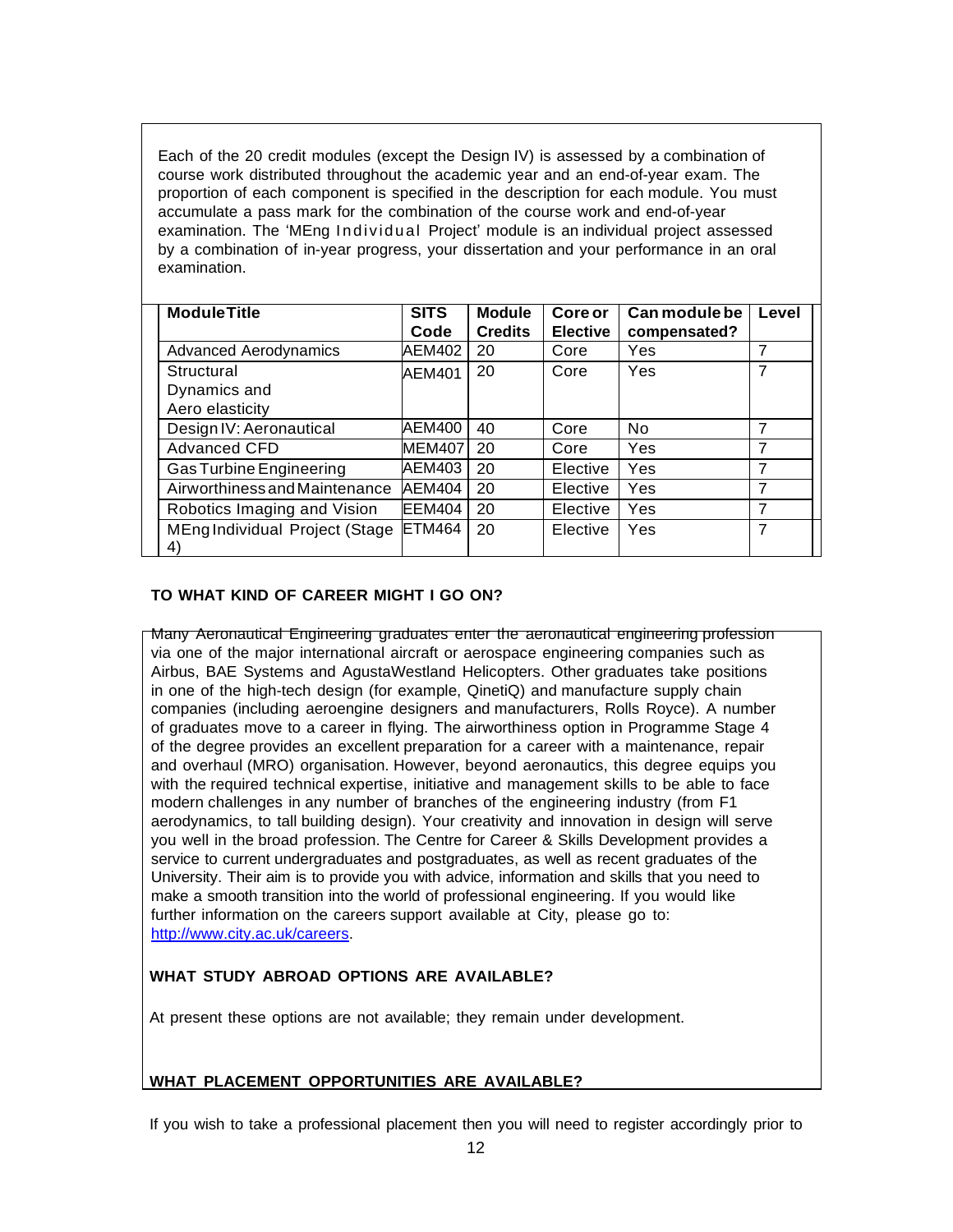commencement of your placement year. We strongly encourage you to undertake a 12-month placement, as you will benefit greatly from the experience; providing you with a distinct advantage when you seek employment upon graduation. The placement year can be taken either after completion of Stage 2 or 3 of the Programme. SMCSE's Professional Liaison Unit (PLU) collaborates with the University Career and Skills Development Service to deliver a series of Professional Development workshops to prepare you for searching for and applying for a work placement. The PLU is in regular contact with companies and other organisations concerning the availability of training opportunities and will advise you on making applications.

You are welcome to make your own applications but you will be asked to discuss these with the PLU's Work Based Learning Advisor. Support is provided in the SMCSE Placement & Internships Resource Centre module on Moodle.

If you are on an approved Professional Placement then your experience will be graded on the basis of (i) reports from two visits made by the Visiting Tutor (a member of academic staff) familiar to the subject and (ii) your final report. Informal contact is maintained throughout the 12 months, as necessary. Although your placement is reported on the degree transcript, the grading does not contribute to the final degree result.

Placement guidelines are issued to you and your employer at the commencement of training, and these include a placement health and safety booklet. The guidelines also include a section on workplace learning. Early in the placement year, you are required to produce a placement plan in conjunction with your Workplace Supervisor and the Visiting Tutor.

### **WILL I GET ANY PROFESSIONAL RECOGNITION?**

**Accrediting Bodies:** The Royal Aeronautical Society and The Institution of Mechanical **Engineers** 

### **Nature of Accreditation**

When accredited this MEng degree leads to fulfilment of the educational requirements for registration as a Chartered Engineer (CEng).

Accreditation submission and visits occur every 5 years. Our current Aeronautical